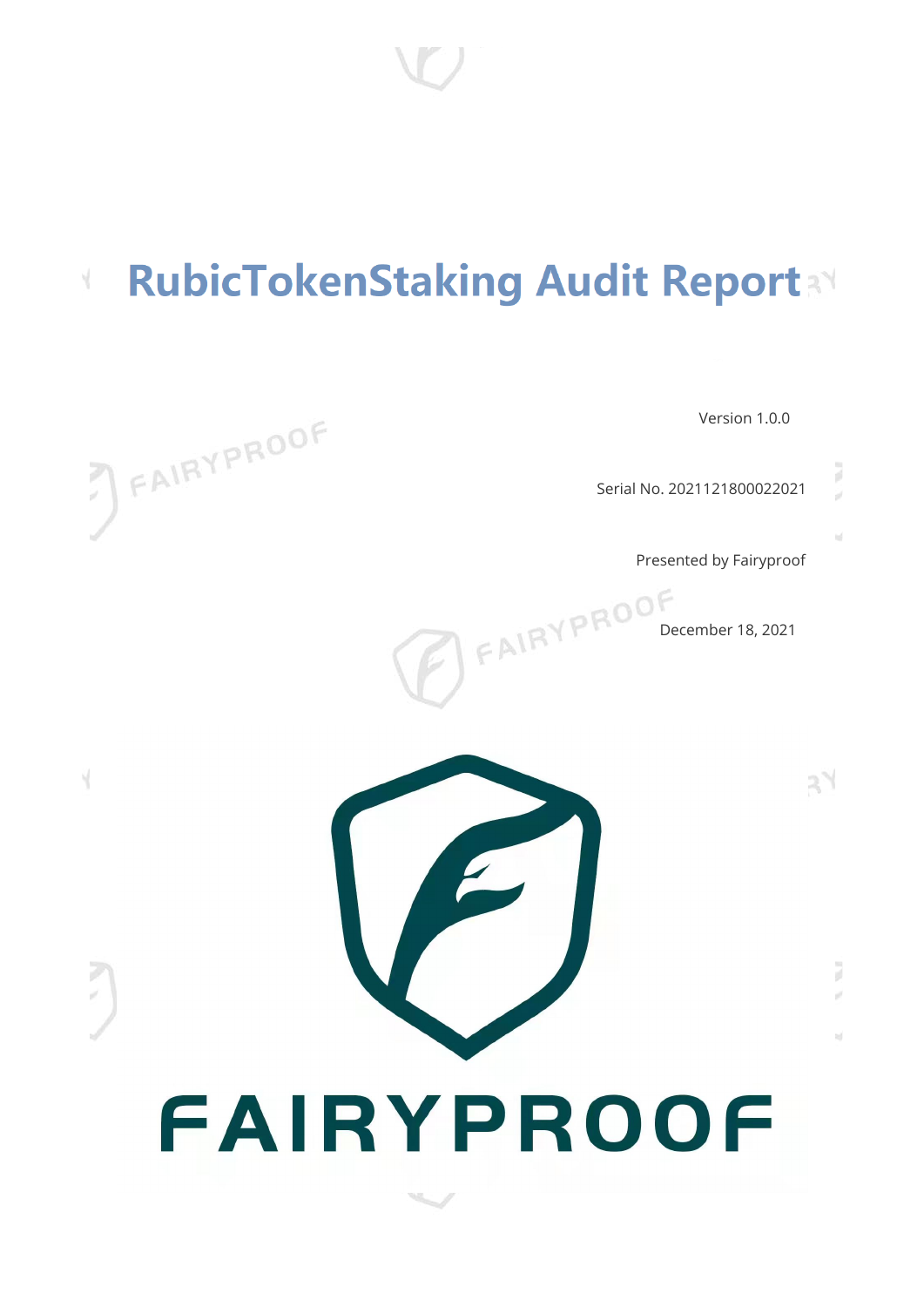# **01. Introduction**

This document includes the results of the audit performed by the Fairyproof team on the RubicTokenStaking project.

#### **Audit Start Time:**

December 15, 2021

**Audit End Time:**

December 16, 2021

#### **Audited Code's Github Repository:**

<https://github.com/Cryptorubic/RubicTokenStaking>

#### **Audited Code's Github Commit Number When Audit Started:**

bfa613a5e84d143424c90f0a5aec2d224a794df0

#### **Audited Code's Github Commit Number When Audit Ended:**

66922107844726ad6a7616ed36e7b03f5bea1e1d

#### **Audited Source Files:**

The calculated SHA-256 values for the audited files when the audit was done are as follows:

```
RubicTokenStaking.sol:
0xe7cfe9802ef555d1a225e16070de6525e0ee1fd147d7e135f67f602a3a12af1a
ERC20.so10x3bdffff0bf165794d262697f5db596625e061ca3073228500ac7968c2cda7a10
FreezableToken.sol :
0x2072c04ad315869b608d83c3e0d51651f8c5de5f5e6a3d1c743878930d682c11
IERC20Minimal.sol :
0xe1c35b78cd0c23d09812e0aec5e48f0b4e47773f6610ddceaca0cb567de56583
```
The source files audited include all the files with the extension "sol" as follows:

```
contracts/
├── RubicTokenStaking.sol
  - base
    ├── ERC20.sol
    ├── FreezableToken.sol
    └── IERC20Minimal.sol
1 directory, 4 files
```
J w.

FAIRY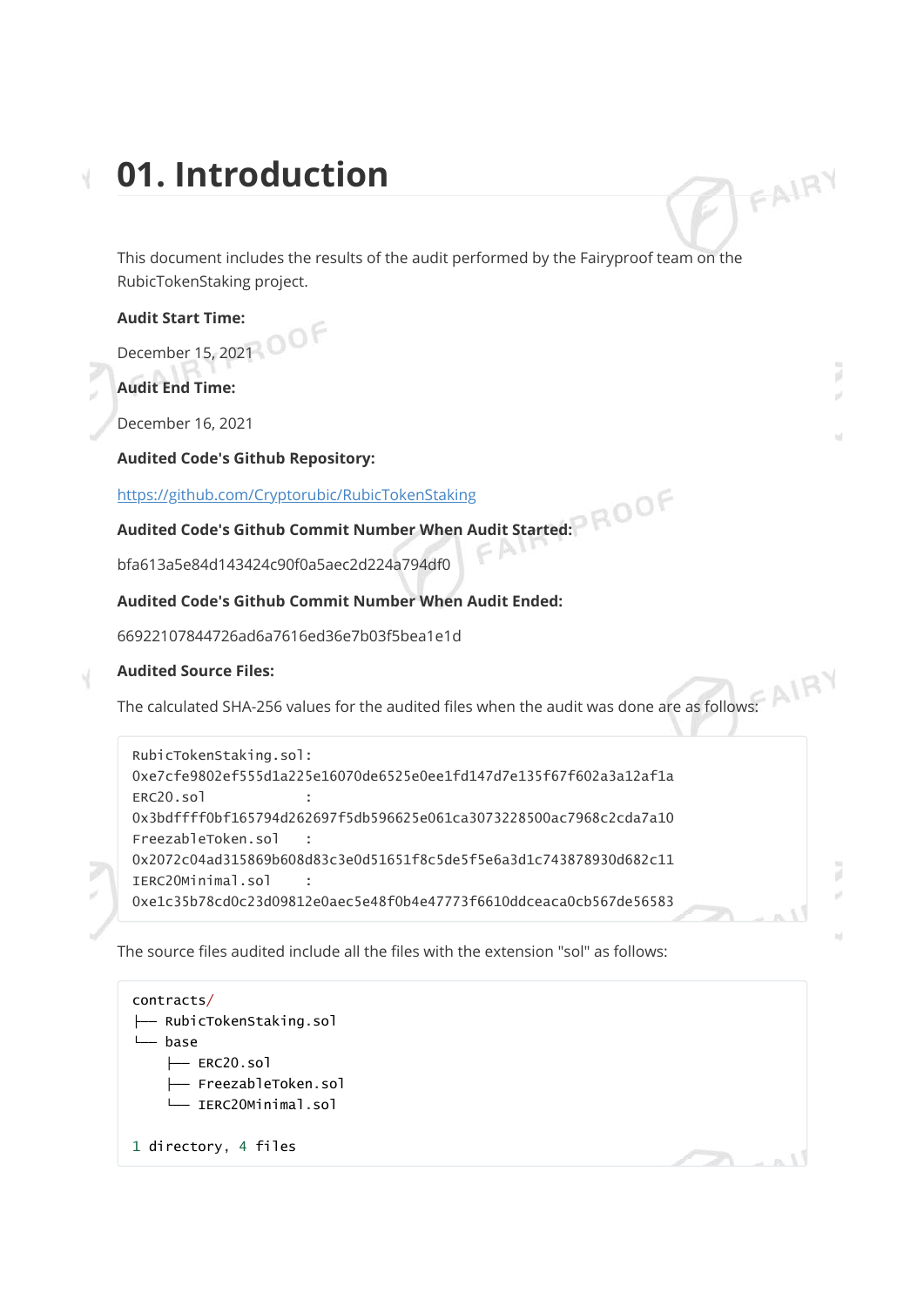The goal of this audit is to review RubicTokenStaking's solidity implementation for its staking function, study potential security vulnerabilities, its general design and architecture, and uncover bugs that could compromise the software in production.

We make observations on specific areas of the code that present concrete problems, as well as general observations that traverse the entire codebase horizontally, which could improve its quality as a whole.

This audit only applies to the specified code, software or any materials supplied by the Rubic team for specified versions. Whenever the code, software, materials, settings, enviroment etc is changed, the comments of this audit will no longer apply.

## **— Disclaimer**

Note that as of the date of publishing, the contents of this report reflect the current understanding of known security patterns and state of the art regarding system security. You agree that your access and/or use, including but not limited to any associated services, products, protocols, platforms, content, and materials, will be at your sole risk.

The review does not extend to the compiler layer, or any other areas beyond the programming language, or other programming aspects that could present security risks. If the audited source files are smart contract files, risks or issues introduced by using data feeds from offchain sources are not extended by this review either.

Given the size of the project, the findings detailed here are not to be considered exhaustive, and further testing and audit is recommended after the issues covered are fixed.

To the fullest extent permitted by law, we disclaim all warranties, expressed or implied, in connection with this report, its content, and the related services and products and your use thereof, including, without limitation, the implied warranties of merchantability, fitness for a particular purpose, and non-infringement.

We do not warrant, endorse, guarantee, or assume responsibility for any product or service advertised or offered by a third party through the product, any open source or third-party software, code, libraries, materials, or information linked to, called by, referenced by or accessible through the report, its content, and the related services and products, any hyperlinked websites, any websites or mobile applications appearing on any advertising, and we will not be a party to or in any way be responsible for monitoring any transaction between you and any third-party providers of products or services.

FOR AVOIDANCE OF DOUBT, THE REPORT, ITS CONTENT, ACCESS, AND/OR USAGE THEREOF, INCLUDING ANY ASSOCIATED SERVICES OR MATERIALS, SHALL NOT BE CONSIDERED OR RELIED UPON AS ANY FORM OF FINANCIAL, INVESTMENT, TAX, LEGAL, REGULATORY, OR OTHER ADVICE.

## **— The Rubic Team's Consent/Acknowledgement:**

The audited materials of the project including but not limited to the documents, home site, source code, etc are all developed, deployed, managed, and maintained outside Mainland CHINA. code, etc are all developed, deployed, managed, and maintained outside Mainland CHINA.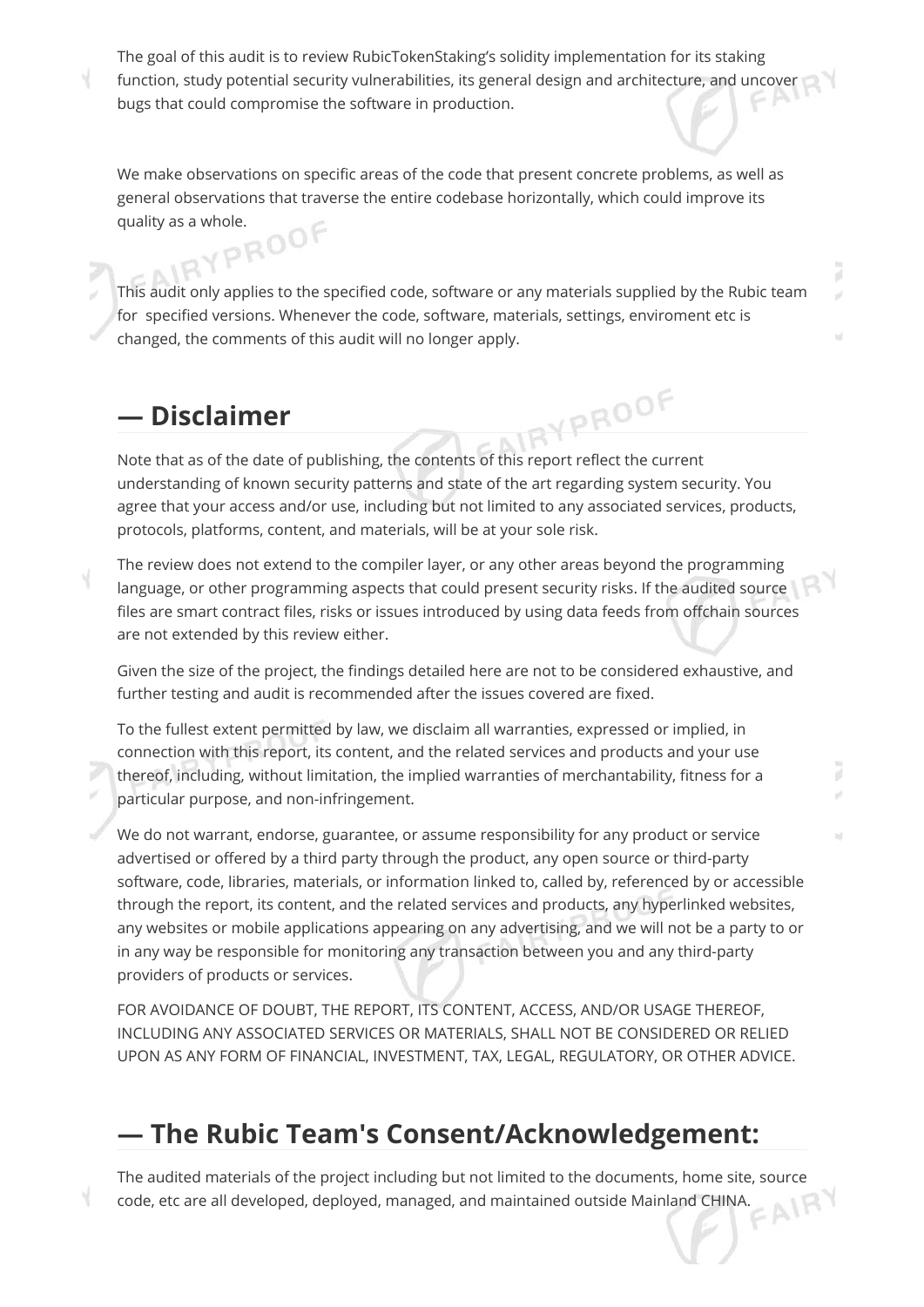The members of the team, the foundation, and all the organizations that participate in the audited project are not Mainland Chinese residents.

The audited project doesn't provide services or products for Mainland Chinese residents.

## **— Methodology**

The above files' code was studied in detail in order to acquire a clear impression of how the its specifications were implemented. The codebase was then subject to deep analysis and scrutiny, resulting in a series of observations. The problems and their potential solutions are discussed in this document and, whenever possible, we identify common sources for such problems and comment on them as well.

The Fairyproof auditing process follows a routine series of steps:

- 1. Code review that includes the following i. Review of the specifications, sources, and instructions provided to Fairyproof to make sure we understand the size, scope, and functionality of the project's source code. ii. Manual review of code, which is the process of reading source code line-by-line in an  $=$  A attempt to identify potential vulnerabilities. iii. Comparison to specification, which is the process of checking whether the code does what the specifications, sources, and instructions provided to Fairyproof describe. 2. Testing and automated analysis that includes the following:
	- i. Test coverage analysis, which is the process of determining whether the test cases are actually covering the code and how much code is exercised when we run the test cases. ii. Symbolic execution, which is analyzing a program to determine what inputs cause each part of a program to execute.

FAIRY

J ¥

#### 3. Best practices review, which is a review of the source code to improve maintainability, security, and control based on the established industry and academic practices, recommendations, and research.

## **— Structure of the document**

PROOF This report contains a list of issues and comments on all the above source files. Each issue is assigned a severity level based on the potential impact of the issue and recommendations to fix it, if applicable. For ease of navigation, an index by topic and another by severity are both provided at the beginning of the report.

## **— Documentation**

For this audit, we used the following sources of truth about how the staking function should work:

<https://github.com/Cryptorubic/RubicTokenStaking>

These were considered the specification, and when discrepancies arose with the actual code behavior, we consulted with the Rubic team or reported an issue.

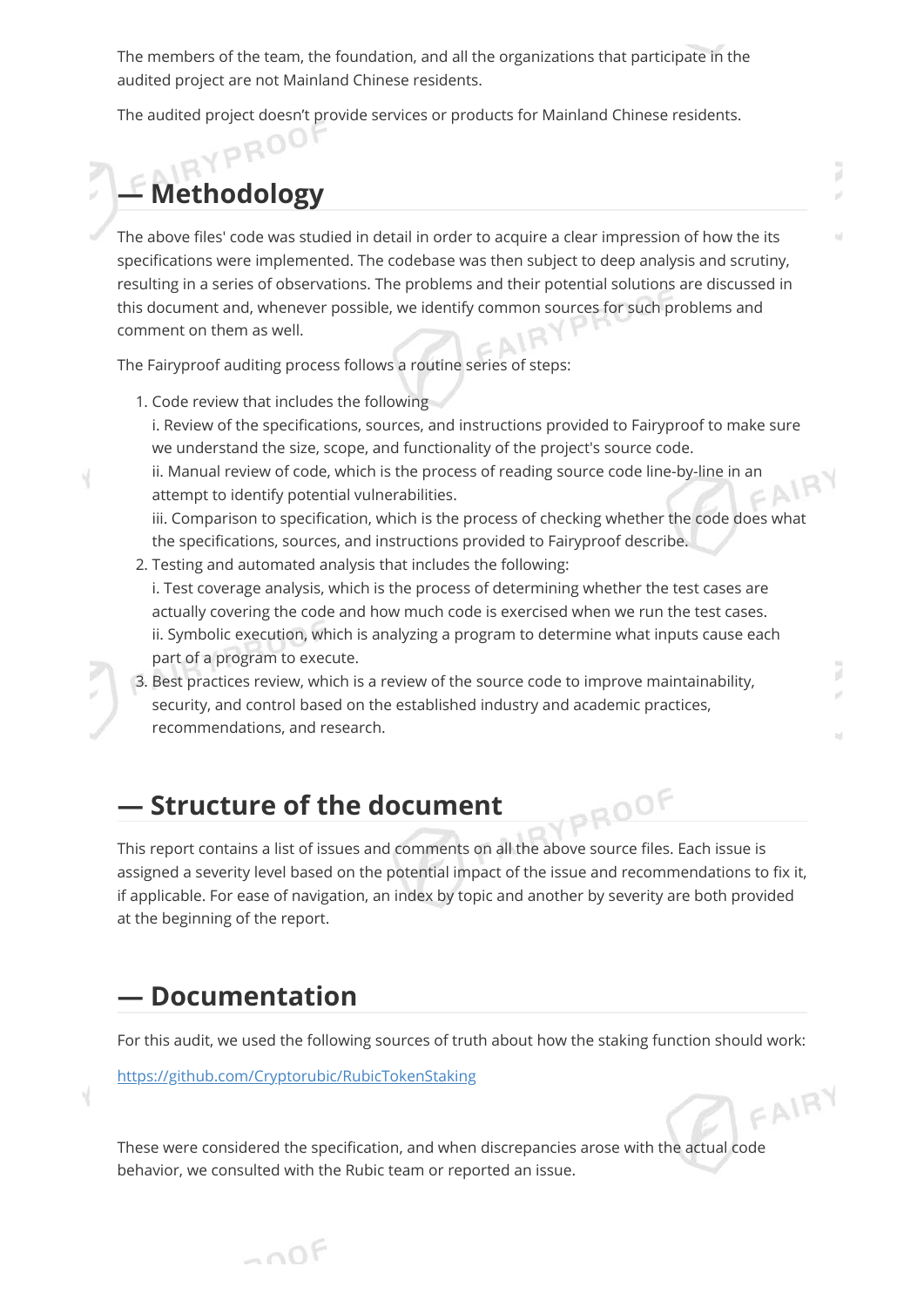| <b>Serial Number</b> | <b>Auditor</b>                     | <b>Audit Time</b>                        | Result |  |  |
|----------------------|------------------------------------|------------------------------------------|--------|--|--|
| 2021121500022018     | <b>Fairyproof Security</b><br>Team | December 15, 2021 - December<br>16, 2021 | Passed |  |  |

Summary:

The Fairyproof security team used its auto analysis tools and manual work to audit the project. During the audit, 1 neutral suggestion was listed.

# **02. About Fairyproof**

**— Comments from Auditor**

[Fairyproof](https://www.fairyproof.com/) is a leading technology firm in the blockchain industry, providing consulting and security audits for organizations. Fairyproof has developed industry security standards for designing and deploying blockchain applications.

**03. Major functions of audited code**

RubicTokenStaking.sol is a staking contract. After users stake a specified token (BRBC) in the application they will get a certificate token (xBRBC). The staked tokens will be locked for at most 24 hours. After the locking period ends, users can withdraw their staked tokens.

Each time when a user stakes the BRBC token, the minimum quantity is 1000. Each user can stake a maximum total quantity of 100000 BRBCs. The maximum total quantity of the BRBC token all users can stake is 7000000.

Note:

Each staking or withdrawal operation calls looping instructions. This would result in relatively high gas consumption. Users would better be careful about too many staking or withdrawal operations.

The staking mechanism doesn't apply to a token whose transaction quantity is reduced in a FAIRYPROOF

 $FANRY$ 

7

FAIRY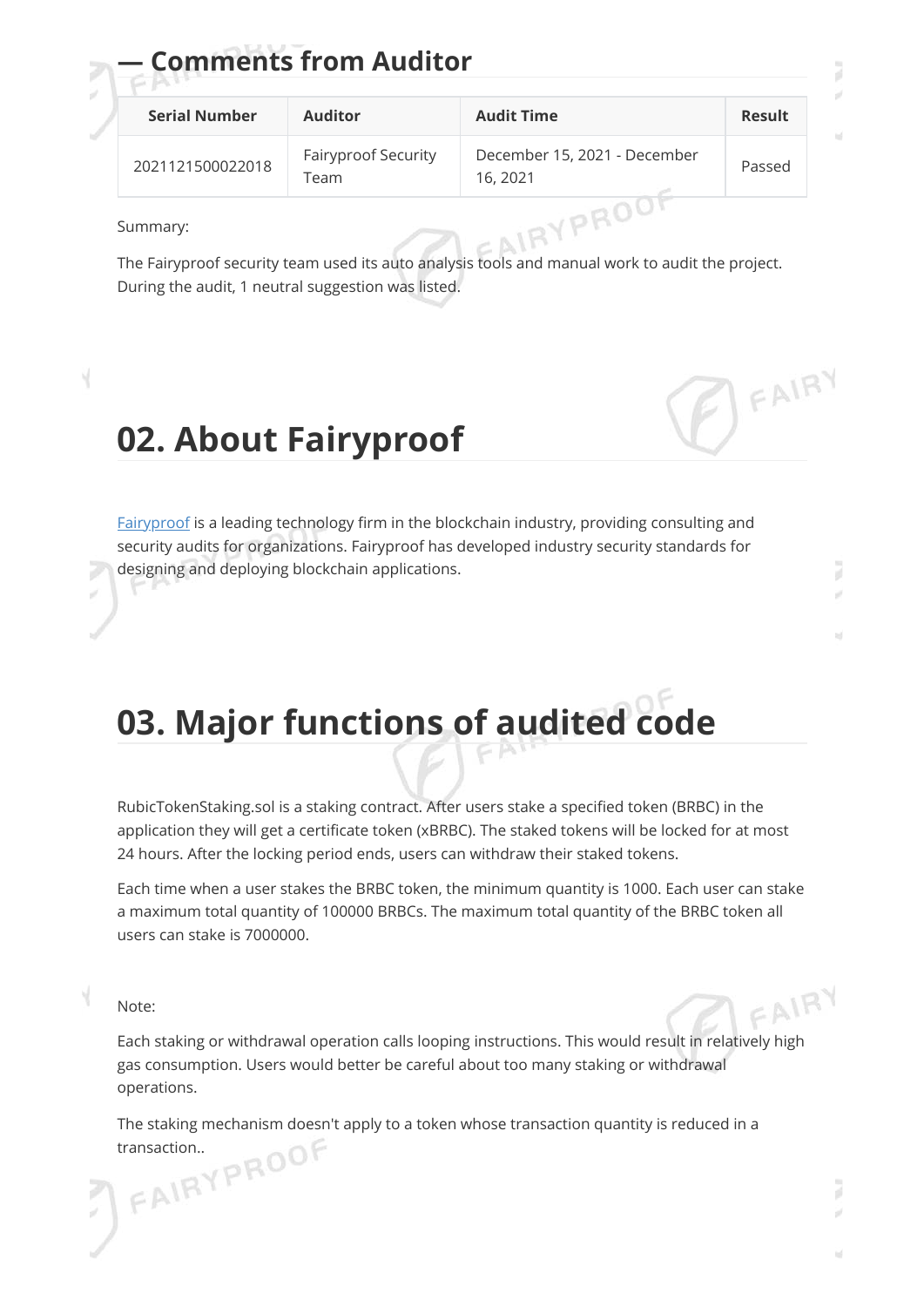# **04. Coverage of issues**

The issues that the Fairyproof team covered when conducting the audit include but are not limited to the following ones:

**PEAIRYPROOF** 

BEAIRY

BEAIRY

7 ¥

J ú

- Re-entrancy Attack
- Replay Attack

Ч

- Reordering Attack
- Miner's Advantage
- Rollback Attack
- DDos Attack
- Transaction Ordering Attack
- Race Condition
- **Access Control**
- Integer Overflow/Underflow
- Timestamp Attack
- Gas Consumption
- Inappropriate Callback Function
- Function Visibility
- Implementation Vulnerability
- Uninitialized Storage Pointer
- Arithmetic Precision
- Tx.origin
- Fake Deposit
- Shadow Variable
- Design Vulnerability
- Token Issurance
- Admin Rights
- Inappropriate Proxy Design
- Inappropriate Use of Slots
- Asset Security
- Contract Upgrade/Migration
- Code Improvement
- Misc

V

# **05. Severity level reference**  $FANR$

Every issue in this report was assigned a severity level from the following:

 $\mathcal{D}$ 

**Critical** severity issues need to be fixed as soon as possible.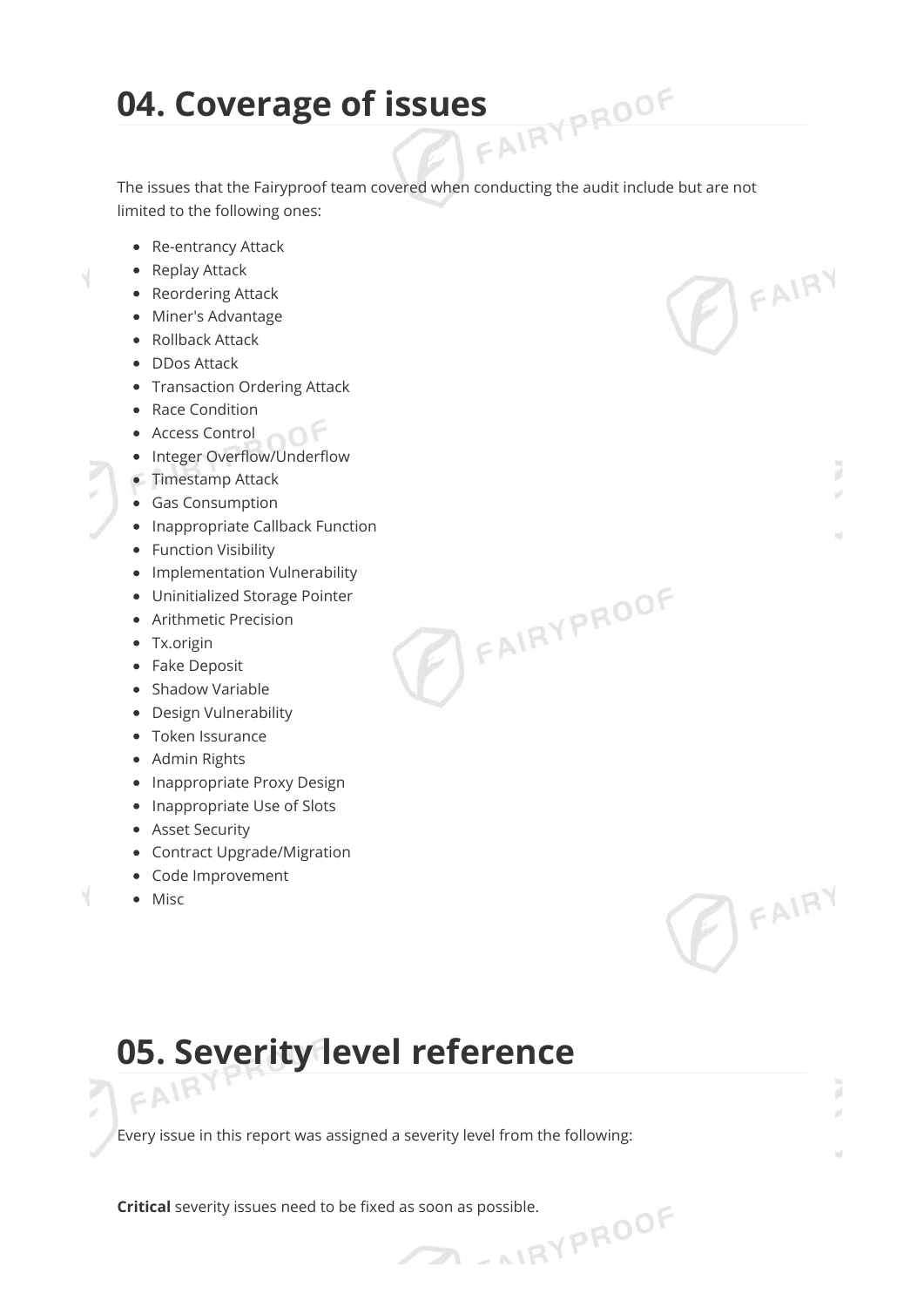**High** severity issues will probably bring problems and should be fixed.

**Medium** severity issues could potentially bring problems and should eventually be fixed.

**Low** severity issues are minor details and warnings that can remain unfixed but would be better fixed at some point in the future.

**Neutral** is not an issue or risk but a suggestion for code improvement.

# **06. List of issues by severity**

FAIRYPROOF

|                |                                                  | an and Tal                    |                 |               |  |  |
|----------------|--------------------------------------------------|-------------------------------|-----------------|---------------|--|--|
| <b>Index</b>   | Title                                            | <b>Issue/Risk</b>             | <b>Severity</b> | <b>Status</b> |  |  |
| N <sub>1</sub> | Missing check for interger<br>overflow/underflow | Integer<br>Overflow/Underflow | Neutral         | Fixed         |  |  |

<sup>FAIRY</sup>

7

# **07. Issue descriptions**

## **[N1] [Neutral] Missing check for interger overflow/underflow**

Risk Severity: Neutral

Issue/Risk: Interger Overflow/Underflow

Description:

The **Lenter** function defined in line 42 of the RubicTokenStaking.sol file had the following code section:

 $CAN$ 

userEnteredAmount[\_to] += \_amount; totalRBCEntered += \_amount;

This code here didn't check if the operation would cause interger overflow/underflow.

Recommendation: